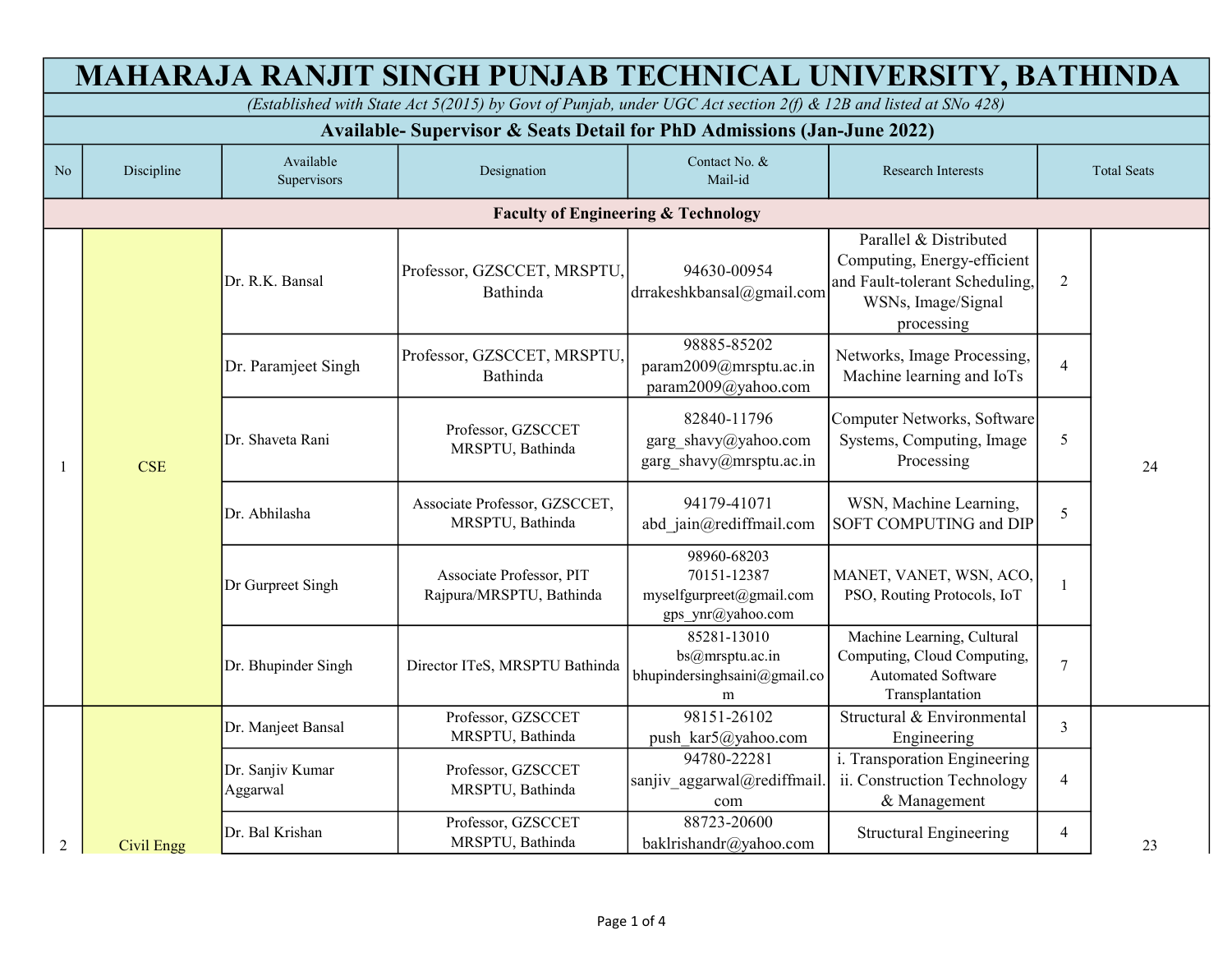| N <sub>o</sub> | Discipline                                                                                                               | Available<br>Supervisors    | Designation                                            | Contact No. &<br>Mail-id                                             | <b>Research Interests</b>                                                                          |                | <b>Total Seats</b> |
|----------------|--------------------------------------------------------------------------------------------------------------------------|-----------------------------|--------------------------------------------------------|----------------------------------------------------------------------|----------------------------------------------------------------------------------------------------|----------------|--------------------|
|                |                                                                                                                          | Dr. Rakesh Singla           | Professor, GZSCCET<br>MRSPTU, Bathinda                 | 7589196148<br>rkumar 8@rediffmail.com                                | <b>Structural Engineering</b>                                                                      | 8              |                    |
|                |                                                                                                                          | Dr. Gurprit Singh Bath      | Associate Professor, GZSCCET<br>MRSPTU, Bathinda       | 94171-71710<br>gpsbath@gmail.com                                     | Geotechnical Engineering                                                                           | 4              |                    |
| 3              | <b>ECE</b>                                                                                                               | Dr. Savina Bansal           | Professor, GZSCCET, MRSPTU,<br>Bathinda                | 81466-00954<br>savina.bansal@gmail.com                               | Parallel & Distributed<br>Computing, Computer &<br>Communication Networks,<br>Image Processing     | $\overline{2}$ |                    |
|                |                                                                                                                          | Dr. Shweta Rani             | Assistant Professor, GZSCCET<br>MRSPTU, Bathinda       | 89689-99119<br>shweta.ece@mrsptu.ac.in<br>shwetaranee@gmail.com      | Wireless Communications,<br>Antennas, Soft Computing                                               | 4              | 10                 |
|                |                                                                                                                          | Dr. Manoj Sharma            | Assistant Professor, GZSCCET<br>MRSPTU, Bathinda       | 82956-10001<br>neelmanoj@gmail.com<br>manojsharma@mrsptu.ac.in       | Artifical Intelligence,<br>Machine Learning, Soft<br>Computing & Wireless<br>Comm.                 | 4              |                    |
| 4              | Dr Sarbjeet Kaur Bath<br>Dr Ved Parkash<br><b>Electrical Engg.</b><br>Dr. Gurinder Pal Singh<br>Dr Amit Kumar<br>Manocha |                             | Professor, GZSCCET<br>MRSPTU, Bathinda                 | 94638-36070<br>sjkbath.gzsccet@mrsptu.ac.i<br>n                      | <b>Electric Power Dispatch</b><br>Studies/Renewable Energy<br>Sources/Harmonics & Power<br>Quality | $\overline{2}$ |                    |
|                |                                                                                                                          |                             | Assistant Professor, GZSCCET<br>MRSPTU, Bathinda       | 94161-30902<br>70567-01510<br>ved.parkash@mrsptu.ac.in               | Frequency based pricing with<br>Renewable energy sources                                           |                |                    |
|                |                                                                                                                          | Registrar, MRSPTU, Bathinda | 98150-46562<br>gurinderbrar99@gmail.com                | 1. Energy<br>2. War Conventional<br>3.Co-generation                  | 4                                                                                                  | 8              |                    |
|                |                                                                                                                          |                             | Associate Professor, PIT GTB Garh,<br>MRSPTU, Bathinda | 99968-00758<br>akmanochagzsccet@gmail.c<br>om<br>Manocha82@gmail.com | Biomedical Instrumentation,<br>Automatic Control System                                            |                |                    |
| 5              |                                                                                                                          | Dr Harish Garg              | Professor, GZSCCET<br>MRSPTU, Bathinda                 | 92176-89991<br>harish k garg<br>@rediffmail.com                      | Rapid Prototyping                                                                                  | 4              |                    |
|                | Mechanical Engg.                                                                                                         | Dr Kamaljit Singh Boparai   | Assistant Professor, GZSCCET<br>MRSPTU, Bathinda       | 99880-41549<br>kamaljitboparai2006<br>@yahoo.co.in                   | <b>Additive Manufacturing</b>                                                                      | $\overline{c}$ | 6                  |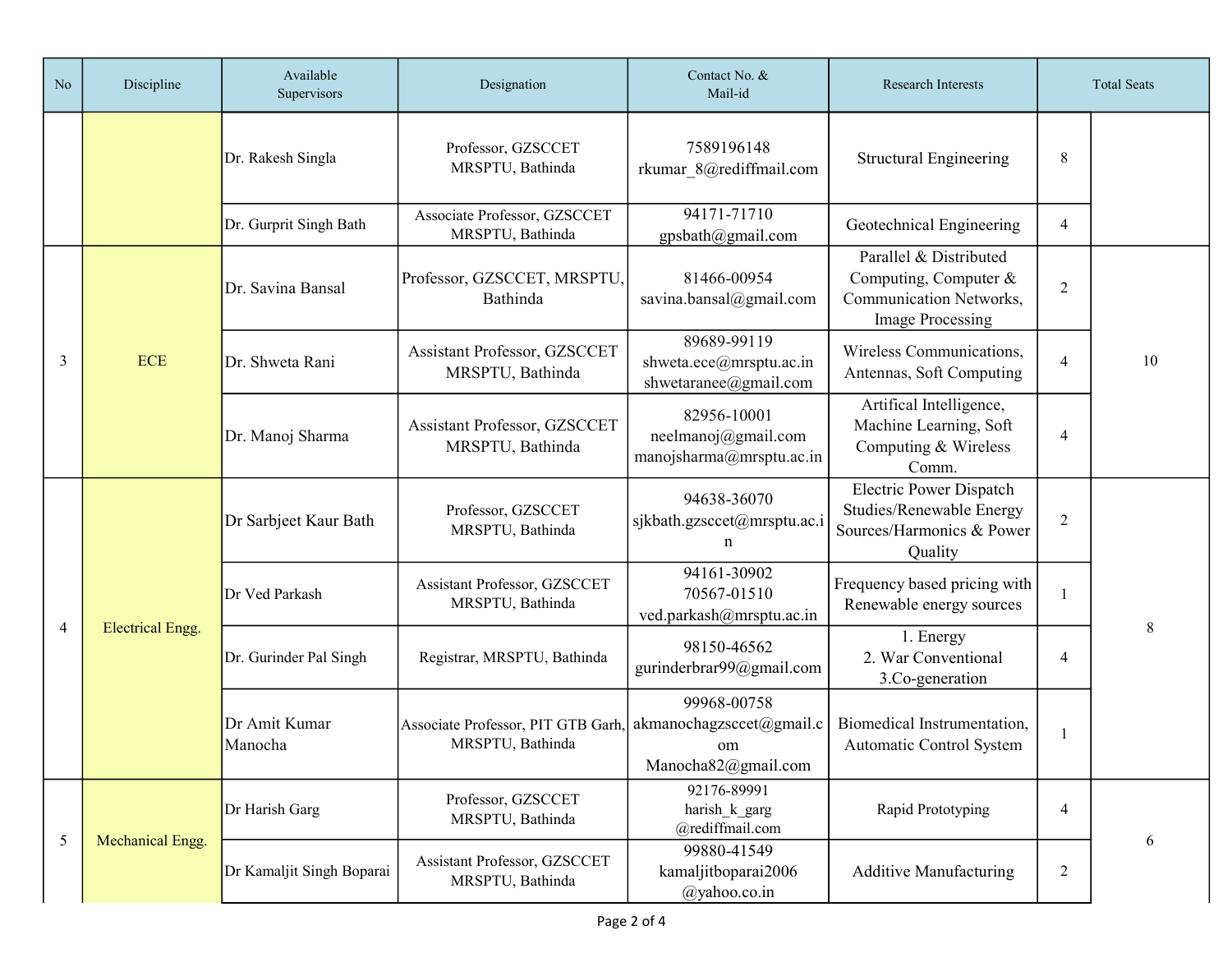| N <sub>o</sub> | Discipline                                    | Available<br>Supervisors     | Designation                                                               | Contact No. &<br>Mail-id                              | <b>Research Interests</b>                                                                                                                                                                                    | <b>Total Seats</b> |   |
|----------------|-----------------------------------------------|------------------------------|---------------------------------------------------------------------------|-------------------------------------------------------|--------------------------------------------------------------------------------------------------------------------------------------------------------------------------------------------------------------|--------------------|---|
|                | <b>Textile Engg</b>                           | Dr. Anupam Kumar             | Professor, GZSCCET<br>MRSPTU, Bathinda                                    | 94170-25296<br>anup28298@yahoo.com                    | <b>Textile Technology</b>                                                                                                                                                                                    | 2                  |   |
| 6              |                                               | Dr. Rajeev Kumar<br>Varshney | Professor, GZSCCET<br>MRSPTU, Bathinda                                    | 94177-53339<br>txtrkvarshney.gzsccet@mrsp<br>tu.ac.in | <b>Textile Technology</b>                                                                                                                                                                                    | 2                  | 6 |
|                |                                               | Dr. Devanand Uttam           | Professor, GZSCCET, MRSPTU,<br>Bathinda                                   | 62394-64058<br>d a uttam@yahoo.co.in                  | Clothing Comfort, Fibers and<br>yarns, Smart textiles                                                                                                                                                        | $\overline{2}$     |   |
|                |                                               |                              | <b>Faculty of Sciences</b>                                                |                                                       |                                                                                                                                                                                                              |                    |   |
|                |                                               | Dr. Sandeep Kansal           | Professor, MRSPTU<br>Bathinda                                             | 98720-00814<br>skansal@mrsptu.ac.in                   | Radiation Dosometry,<br>Environmental Radioactivity,<br>Materials                                                                                                                                            |                    |   |
|                | Physics                                       | Dr Veena Sharma              | Assistant Professor, MRSPTU<br>Bathinda                                   | 97816-01059<br>veenasharma@mrsptu.ac.in               | Atomic and Raiation Physics                                                                                                                                                                                  |                    |   |
|                |                                               | Dr. Gagan Gupta              | <b>Assistant Professor, MRSPTU</b><br>Bathinda                            | 75890-91005<br>gagangupta@mrsptu.ac.in                | Atomic Physics                                                                                                                                                                                               |                    |   |
|                |                                               | Dr. Pooja Devi               | Assistant Professor, MRSPTU<br>Bathinda                                   | 70874-30647<br>drpooja@mrsptu.ac.in                   | Material Science (Borosilicate<br>glass for functional applications                                                                                                                                          |                    |   |
| 2              | Mathematics                                   | Dr. Manish Gupta             | Professor, Baba Farid College of<br>Engineering & Technology,<br>Bathinda | 98151-38274<br>manishgupta.bti@gmail.com              | Coding Theory                                                                                                                                                                                                |                    |   |
|                |                                               |                              | <b>Faculty of Pharmacy</b>                                                |                                                       |                                                                                                                                                                                                              |                    |   |
|                | Pharmacy                                      | Dr Ashish Baldi              | Professor, MRSPTU,<br>Bathinda                                            | 89684-23848<br>baldiashish@gmail.com                  | Pharmaceutics, Herbal Drugs                                                                                                                                                                                  | $\overline{2}$     |   |
|                |                                               | Dr Uttam Mandal              | Associate Professor, MRSPTU,<br>Bathinda                                  | 98724-19542<br>uttam@mrsptu.ac.in                     | Nano lipid vesicular transdermal<br>drug delivery (ethosome,<br>niosome, transfersomes),<br>transdermal patch, wound<br>healing, 3-D printed drug<br>delivery system, bioavailability<br>and bioequivalence. | 2                  | 8 |
|                |                                               | Dr Rahul Deshmukh            | Associate Professor, MRSPTU,<br>Bathinda                                  | 99889-04375<br>drrahuld09@gmail.com                   | Neuroscience,<br>Psychopharmacology                                                                                                                                                                          | 4                  |   |
|                | <b>Faculty of Architecture &amp; Planning</b> |                              |                                                                           |                                                       |                                                                                                                                                                                                              |                    |   |
|                | Architecture &<br>Planning                    | Dr. Bhupinder Pal Singh Dhot | Professor, GZS School of<br>Architecture & Planning,<br>MRSPTU Bathinda   | 88725-00661<br>bpaldhot@hotmail.com                   | Architecture/Energy Efficient<br>Architecture                                                                                                                                                                | $\overline{2}$     | 2 |